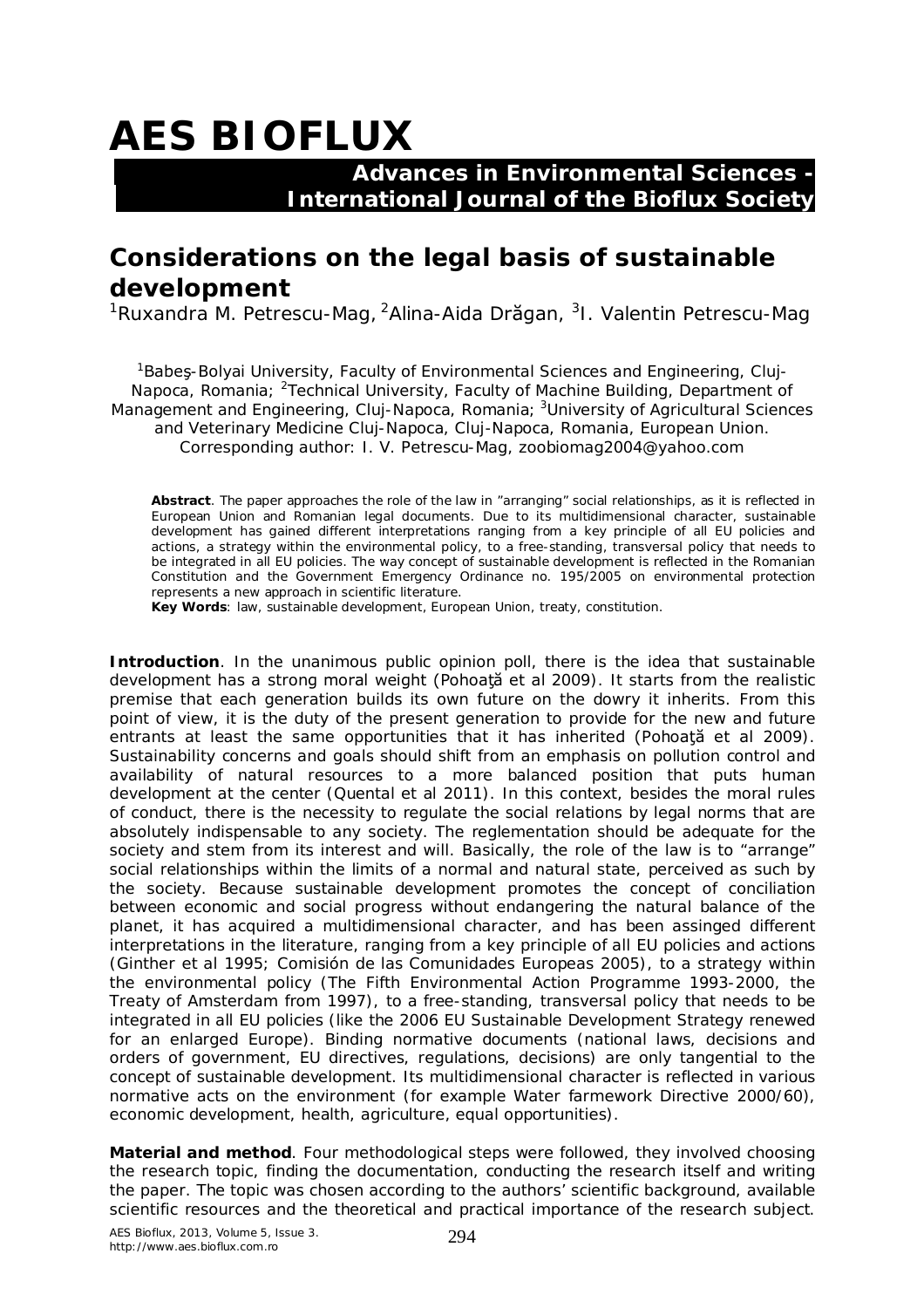Finding relevant documentation in the field was an essential step taken prior to choosing the topic and it led to the conclusion that there is a remarkable gap in the literature about the legal basis of sustainable development, both at EU and Romania's level.

**The concept of sustainable development as reflected in EU treaties**. The term sustainable development has been criticized as being too vague, flexible and unclear whether sustainable development is a principle of environmental law or merely one of policy (Thornton & Beckwith 1997). In the following, the authors have shown that the EU sustainable development is seen both as an environmental law principle and as a principle of all EU policies. The Treaty on the European Union from 1992 formally established the concept of sustainable development in the EU legislation and a few years later, in 1997, sustainable development became a fundamental objective for EU when it was included in the Treaty of Amsterdam as a primary objective of all union policies. However, the starting point in formulating the concept was the World Commission on Environment and Development of the United Nations, also known as the Brundtland Report, which defines it as the development that is able to satisfy the needs of the present generation, without compromising the opportunity of future generations to meet their own needs.

Since December 1st, 2009, the Union has been founded on the Treaty on the European Union and the Treaty on the Functioning of the European Union, both bearing the same legal value. From the same date, the Union has replaced and succeed the European Community. Therefore, in December 2009 we entered a new stage in the process of creating a more profound union among the peoples of Europe, designed to act for the sustainable development of the continent, based on a balanced economic growth and a very competitive social market economy aiming at protecting and improving environmental quality at a high level. In the preamble to the Treaty on European Union, the signatory states restate the desire and importance of promoting the economic and social progress of their peoples, "taking into account the principle of sustainable development and within the context of the accomplishment of the internal market and of reinforced cohesion and environmental protection, and to implement policies ensuring that advances in economic integration are accompanied by parallel progress in other fields, the achievement of the internal market and of reinforced cohesion and environmental protection, and to implement policies ensuring that advances in economic integration concurrently in other areas" and in the spirit of solidarity that binds Europe and other countries, to ensure the development of their prosperity, in accordance with the principles of the UN Charter. For the first time, the European Union defines "social cohesion" in the Treaty of Lisbon – the harmonious development of all its territories - as one of its fundamental objectives and implicitly recognizes the local and regional right of self-government.

Thus, sustainable development remains a fundamental objective of the European Union under the Treaty of Lisbon. As emphasized in the European Council from 2009 regarding the review of the EU Sustainable Development Strategy, it will continue to provide a long-term vision and constitute the overarching policy for all the Union's policies and strategies. The articles below can be considered the legal basis for EU sustainable development (Muntean et al 2013).

Article 3, para. 3, of the Treaty on European Union (TEU) (ex Art. 2 TEU) establishes that: "The Union shall establish an internal market. It shall work for the sustainable development of Europe based on balanced economic growth and price stability, a highly competitive social market economy, aiming at full employment and social progress, and a high level of protection and improvement of the quality of the environment..." Paragraph 5 of the same article stresses that: "In its relations with the wider world, the Union shall uphold and promote its values and interests and contribute to the protection of its citizens. It shall contribute to peace, security, the sustainable development of the Earth, solidarity and mutual respect among peoples, free and fair trade, eradication of poverty and the protection of human rights, in particular the rights of the child, as well as to the strict observance and the development of international law, including respect for the principles of the United Nations Charter."

Article 21, para. 2, letters d and f (TEU) says that the Union defines and pursues common policies and actions and acts towards establishing a high degree of cooperation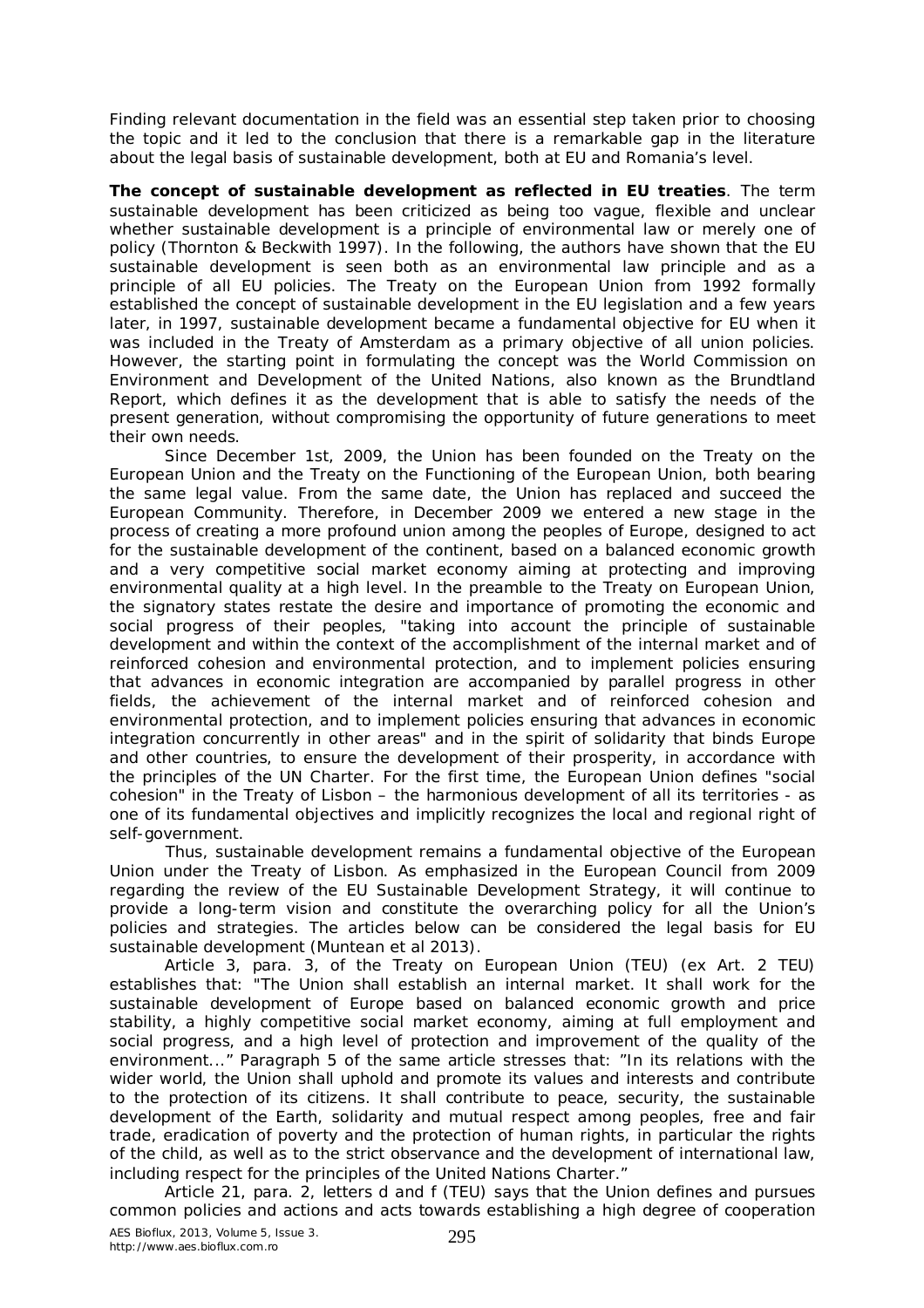in all fields of international relations in order to: foster the sustainable development of developing countries at economic, social and environmental level, so as to eradicate poverty, help develop international measures to preserve and improve environmental quality and to sustainably manage global natural resources in order to ensure sustainable development.

Article 11 TFUE (ex Article 6 TEC): "Environmental protection requirements must be integrated into the definition and implementation of the Union policies and activities, in particular with a view to promoting sustainable development."

Article 32 TFUE (ex Article 27 TEC): "In carrying out the tasks entrusted to it under this chapter the Commission shall be guided by: (...) (d) the need to avoid serious disturbances in the economies of Member States and to ensure rational development of production and an expansion of consumption within the Union".

Regarding the EU social policy (Title X, Art. 151 TFUE, ex Article 136 TEC) it is mentioned that EU and the Member States, aware of the fundamental social rights such as those set out in the European Social Charter signed at Turin on October 18, 1961 and in the 1989 Community Charter of Fundamental Social Rights of Workers, will have as objectives "the promotion of employment, improved living and working conditions, so as to make possible their harmonisation while the improvement is being aintained, proper social protection, dialogue between management and labour, the evelopment of human resources with a view to lasting high employment and the combating of exclusion".

With respect to economic, social and territorial cohesion (Title XVIII), Art. 174 TFEU (ex Article 158 TEC) emphasizes that in order to promote its overall harmonious development, the Union shall develop and pursue actions leading to the strengthening of its economic, social and territorial cohesion. "The Union shall aim at reducing disparities between the levels of development of the various regions and the backwardness of the least favoured regions." The European Regional Development Fund is the financial instrument meant to help redress the main regional imbalances in the Union, through participation in the development and structural adjustment of the regions lagging behind and in the reconversion of the declining industrial regions.

As to the environmental policy, Article 191 T.F.E.U. (ex Article 174 TEC) enlists the following goals: preserving, protecting and improving the quality of the environment; protecting human health; prudent and rational utilization of natural resources; promoting measures at international level to counteract regional and global environmental problems and especially climate change. The Union's policy on energy shall aim (Article 194 TFEU), in a spirit of solidarity between the Member States, to promote energy efficiency and energy saving, as well as the development of new and renewable sources of energy.

**The concept of sustainable development in the Romanian Constitution and the Government Emergency Ordinance no. 195/2005 on environmental protection (with amendments)**. The Romanian Constitution (2003), without using the term "sustainable", speaks of "an ecologically balanced environment", "social protection", "a decent standard of living", "increasing life quality", "ecological balance" approaches that can be interpreted as part of the multi-functional dimension the concept of sustainable development. Thus, in Art. 35 - The right to a healthy environment: "(1) The State recognizes the right of every person to a healthy and ecologically balanced environment. (2) The State provides the legal framework for the exercise of this right. (3) Natural and legal persons have the duty to protect and improve the environment", Art. 47 - Standard of living: "(1) The State is obliged to take measures of economic development and social protection, to ensure a decent standard of living for its citizens". Art. 135 (Economy), paragraph 2, letters f-g, stresses that the State must ensure: e) the restoration and protection of the environment, as well as the maintainance of ecological balance; f) the necessary conditions for improving quality of life; g) the implementation of regional development policies in line with the objectives of the European Union (Parliament of Romania 2013).

Considering these constitutional provisions, it can be argued that the principle of sustainable development overreaches a broad range of disciplines (Petrescu-Mag & Petrescu 2010; Iacobescu 2010; Tulbure 2010; Petrescu 2013). According to McGoldrick (1996) sustainable development can be seen as firmly integrated into the international law of human rights. The quality of human and ecological life can be sustained where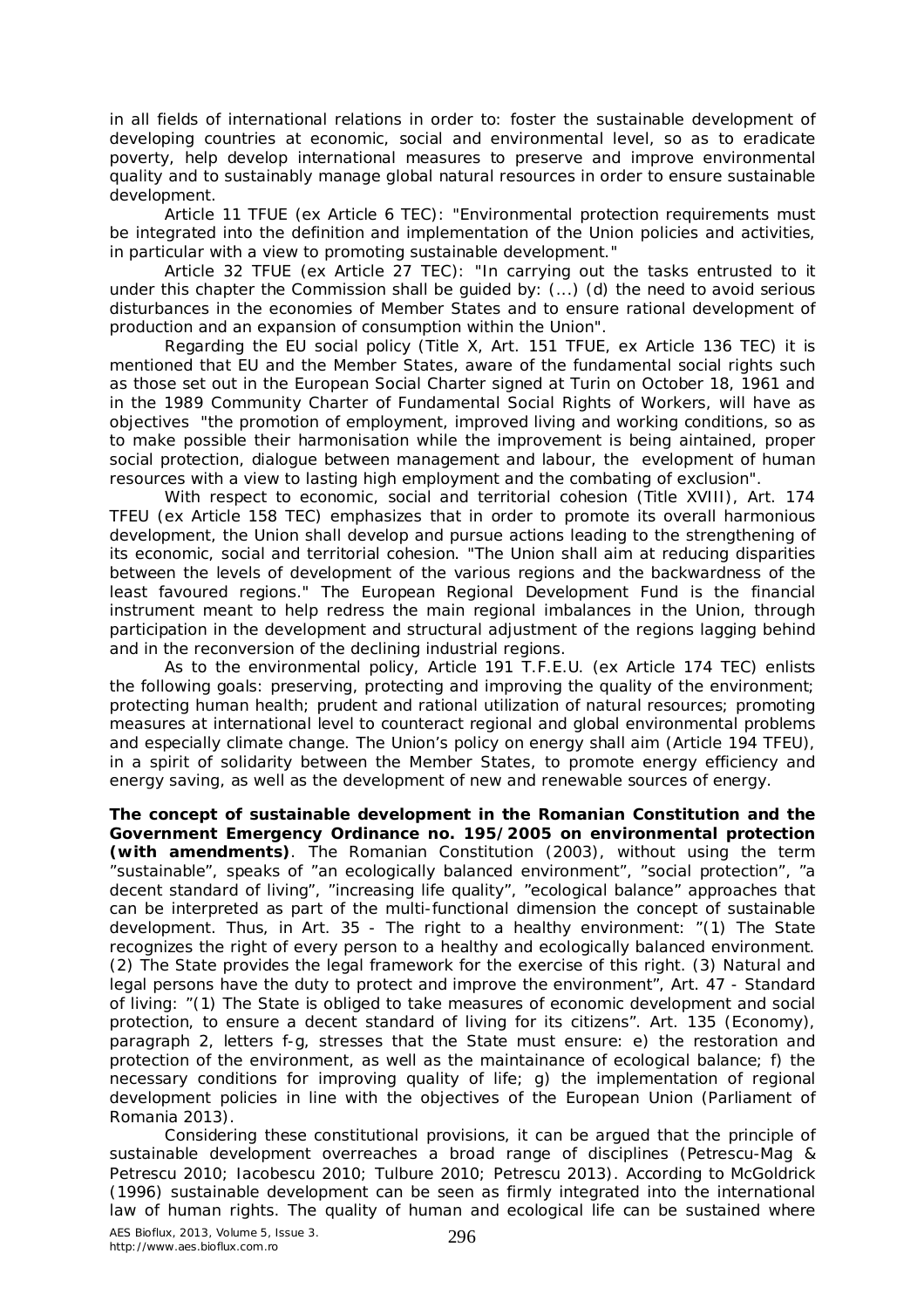there is corresponding sustenance of environmental quality. Supporting this opinion, Thornton (1997) highlights that the achievement of sustainable development is supported by three pillars. Interantional environmental law, international human rights, and international economic law". The European Convention on Human Rights (European Court of Human Rights 2010) establishes in Article 8, the right to respect for private and family life. The Convention does not use the concept "right to a healthy environment". Consequently, the violation of the right to a healthy environment cannot be invoked as such before the ECHR (European Court of Human Rights), because it is not provided *in terminis* by the Convention. Through the jurisprudence of the European Court of Human Rights, it is considered that certain types of damages to the environment with serious consequences for individuals or even public authorities' failure to provide information about serious risks that arise in relation to the environment and to which individuals are exposed, may constitute a violation of the rights protected by the Convention. An example is the right to respect for private and family life mentioned in Art. 8, which was invoked in the cases Tatar v. Romania (2009) and Băcilă v. Romania (2010) (Petrescu-Mag 2013a). Therefore, ECHR made that, for the first time, in the Lopez Ostra v. Spain case, the right to a healthy environment enter the field of application of the Convention by way of interpreting Art. 8. The decision of 1994 established that serious damage to the environment can affect people's welfare and the normal use of their home. The European court acknowledged that the right to respect for private and family life involves the right to live in a healthy environment (Duțu 2004). Turning our attention to GEO no. 195/2005, its regulatory object is (Art. 1) the regulation of environmental protection, an objective of major public interest, based on the principles and strategic elements that lead to society's sustainable development. In the light of the ordinance, according to Art. 2, section 23, sustainable development is defined as "the development that meets present needs without compromising the ability of future generations to meet their own". Among the principles and strategic elements underlying the ordinance, Art. 3, letter g also mentions the sustainable use of natural resources. Through GEO no. 195/2005 and in accordance with Article 5, the state recognizes people's right to live in a healthy environment, warranting for this purpose: access to information regarding the quality of the environment; the right to associate in organizations protecting the environment; the right to reciprocal consultation in order to take decisions regarding the development of environmental policies, legislation and norms, the release of environmental agreements and authorizations and of environmental plans and programs; the right to address oneself directly or through certain associations to the administrative or judicial authorities for preventing damages or in case that a direct or indirect damage has been produced; the right to compensation for any damage endured (for detailes see Petrescu-Mag & Petrescu-Mag 2010). With respect to the conservation of biodiversity and protected natural areas, Art. 49 states that: (1) The central public authority for environmental protection, together with other central public authorities, as appropriate, develop technical regulations on ecosystem protective measures, conservation and sustainable use of biological diversity components"; in the chapter "Protection of the atmosphere, climate change, management of environmental noise", Art. 60, para. 2, it is stated that the sustainable and unified management of the available resource of credits of emissions of greenhouse gases is achieved by specially constituted structures within the Environment Fund Administration.

At national level (i.e. in Romania), in terms of the legal regulation of sustainable development, software laws are predominating (strategies, action plans, declarations, etc). The existing binding normative acts make only tangential references to sustainable development and this cannot be considered a solid and coherent legal basis. In the absence of hard laws, the legal texts (which could be considered a complementary legal basis for sustainable development) that make reference to the following principles are of real help: the principle of inter-generational equity, the principle of sustainable use, the principle of inter-generational equity and the principle of integration. These four principles are considered as "distilled" from the principle of sustainable development (Efeakpor 2013; Veinla 2005):

1. The principle of inter-generational equity: the need to preserve natural resources for the benefit of future generations;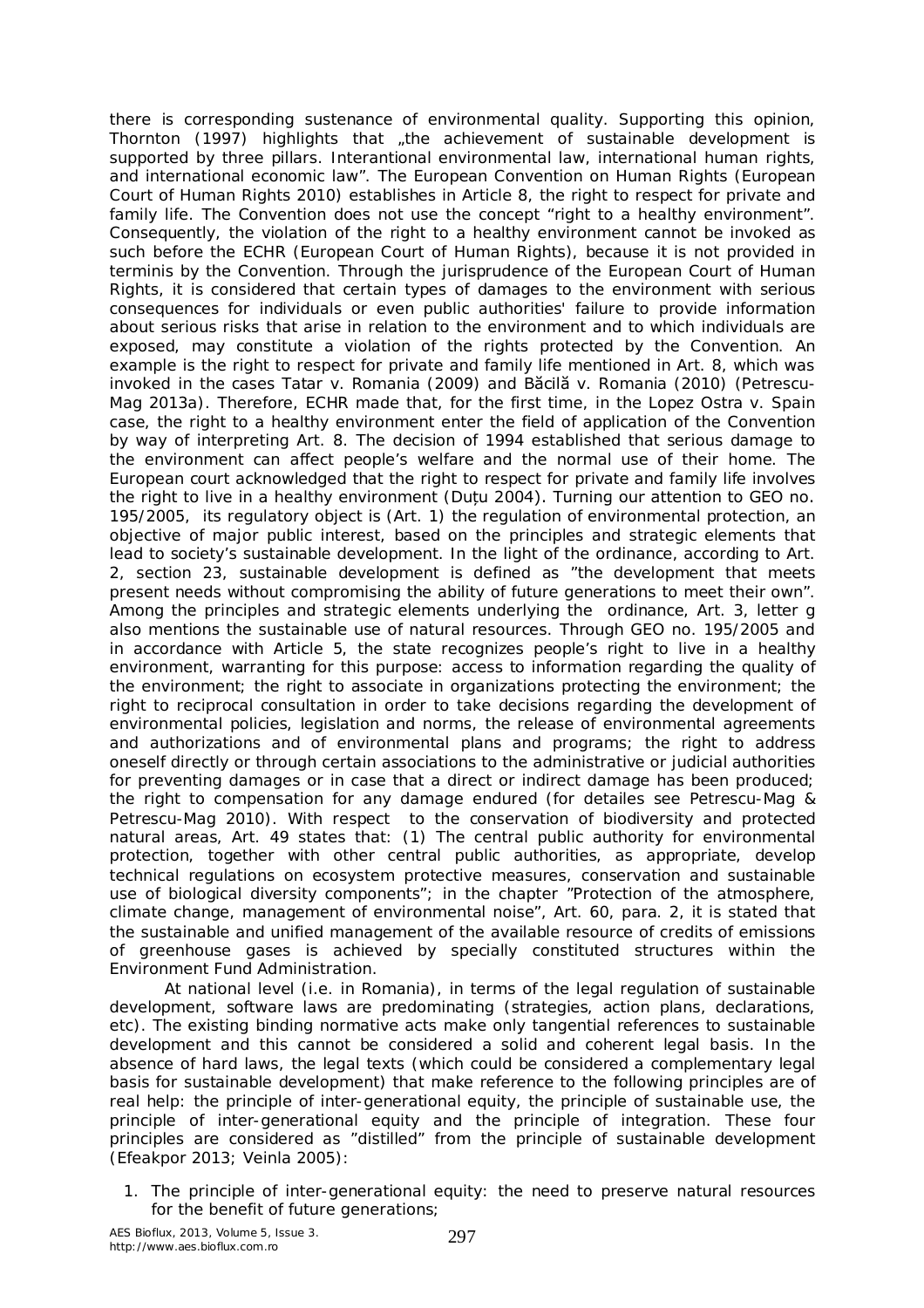- 2. The principle of sustainable use: the need to exploit natural resources in a manner that is sustainable or prudent;
- 3. The principle of inter-generational equity: the equitable use of natural resources that urges states to take into account the needs of other states when making use of resources;
- 4. The principle of integration: the need to ensure that environmental considerations are integrated in the economics of development plans and that development needs are taken into consideration when applying environmental objectives.

**Conclusions**. The problems of water pollution, soil erosion, air quality, extinct species of flora and fauna, waste management, etc., were encapsuleted in various international declarations, multilateral treaties, EU directives and national laws, all of which are focusing on ways to protect and preserve the environment for present and future use. Hence, sustainable development involves many things. More appropriate technologies, supportive policies, different ethics and changes in individual behaviour are among the more obvious factors (Uphoff 1992). In this respect, the law fulfills a fundamental role both in shaping and requiring a special type of conduct within the guidelines of sustainable development. But, what is important is the will to translate the principle of sustainable law into concrete enforceable norms. The existence of a small number of legally binding regulations on sustainable development is in contrast with the environmental concern and sustainability stewardship. The law becomes the tool that empowers people to redefine their relationship with nature and with each other (Elworthy & Holder 1997). The continuous exitence of this principle as a "soft law" or guiding principle renders its effectivness to be like teeth that cannot bite (Efeakpor 2013). Romania, as well as other states, has to give life to the wordings of this principle and transpose it in enforceable laws at national level for which, of course, specific constitutional provisions are required.

**Acknowledgements**. Part of this paper was elaborated within the Romanian National Programme (PN II) Capacities, Module III - Bilateral Cooperations Romania-Wallonia, Contract no. 590/13.09/2012", project title: Identification of the opportunities for promotion and development of organic agriculture in Wallonia and North-West of Romania for the sustainable development of rural space (see details in Petrescu-Mag 2013b) ("La présente publication a été rendu possible grâce à l'Accord qui lie Wallonie-Bruxelles et la Roumanie").

## **References**

- Bârsan C., 2005 Conventia Europeană a Drepturilor Omului. Comentariu pe articole. CH Beck, București.
- Comisión de las Comunidades Europeas, 2005. Comunicación de la Comisión al Consejo y al Parlamento Europeo: Proyecto de Declaración sobre los Principios Rectores del Desarrollo Sostenible, COM (2005) 218final, Bruselas, 25.5.2005.
- Dutu M., 2004. Dreptul international al mediului, Editura Economică, București.
- Efeakpor M., 2013 Rethinking International Environmental Law Principles, available at: http://www.academia.edu/3341683/Rethinking\_International\_Environmental\_Law\_ Principles, last view: 20.04.2013.
- Elworthy S., Holder J., 1997 Environmental Protection:Text and Materials. Butterworths, London.

European Court of Human Rights 2010 European Convention on Human Rights, Council of Europe, available online at:

http://www.echr.coe.int/ECHR/EN/Header/Basic+Texts/The+Convention+and+addit ional+protocols/The+European+Convention+on+Human+Rights/ last view: 01.03.2013

Ginther K., Denters E., de Waart, P. J., 1995 Sustainable development and good governance, Martinus Nijhoff Publishers.

Iacobescu R. M., 2010 Aesthetical principles in degraded landscape rehabilitation. AES Bioflux 2(2):253-256.